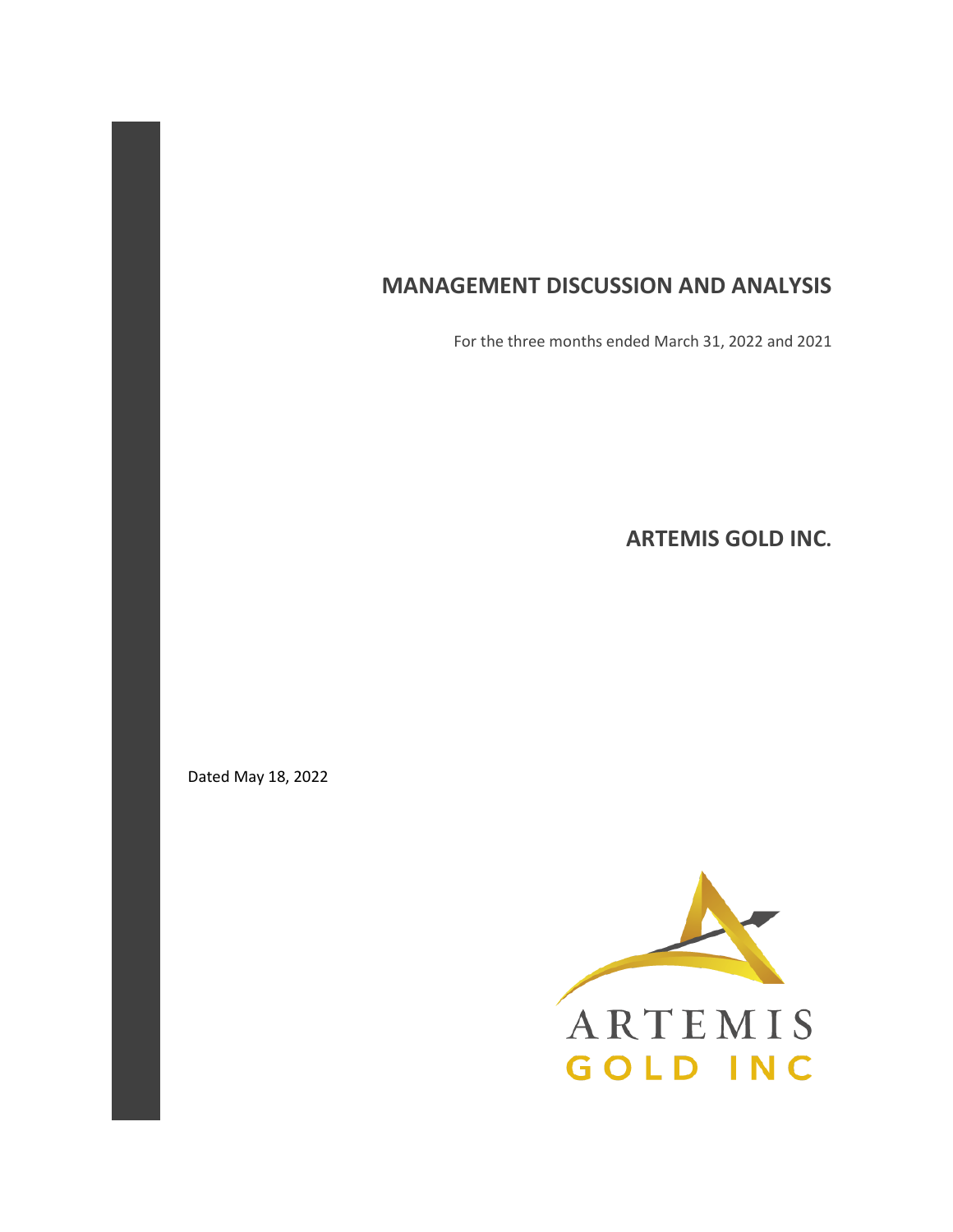Management's Discussion and Analysis of Financial Condition and Results of Operations For the three months ended March 31, 2022

### **1. GENERAL**

This management's discussion and analysis ("**MD&A**") is management's interpretation of the results and financial condition of Artemis Gold Inc. ("**Artemis**" or the "**Company**") for the three months ended March 31, 2022, and includes events up to the date of this MD&A. This discussion should be read in conjunction with the Company's unaudited condensed interim consolidated financial statements for the three months ended March 31, 2022 and the related notes thereto (the "**Interim Financial Statements**") and other corporate filings of the Company, including the Company's audited consolidated financial statements for the year ended December 31, 2021 (the "**Annual Financial Statements**") and its most recently filed Annual Information Form ("**AIF**"), all of which are available under the Company's profile on SEDAR at [www.sedar.com.](http://www.sedar.com/) Unless otherwise specified, all financial information has been derived from the Company's Interim Financial Statements and Annual Financial Statements which have been prepared in accordance with International Financial Reporting Standards ("**IFRS**") as issued by the International Accounting Standards Board (the "**IASB**") applicable to the preparation of interim financial statements including International Accounting Standard ("**IAS**") 34 - Interim Financial Reporting. All dollar figures stated herein are expressed in Canadian dollars, unless otherwise specified. This MD&A contains forward-looking information. Please see the section, "Note Regarding Forward-Looking Information" for a discussion of the risks, uncertainties and assumptions used to develop the Company's forward-looking information.

### **2. TECHNICAL INFORMATION**

All scientific and technical information herein related to the Blackwater Gold Project located in central British Columbia (the "**Blackwater Project**" or "**Blackwater**") has been reviewed and approved by Mr. Jeremy Langford, FAusIMM., who is the Company's Chief Operating Officer and a qualified person for the purposes of National Instrument 43-101 *Standards of Disclosure for Mineral Projects* ("**NI 43-101**"). For additional information regarding the Blackwater Project, please see the Company's news release dated September 13, 2021, as well as the Company's technical report entitled "Blackwater Gold Project, NI 43-101 Technical Report on Updated Feasibility Study" with an effective date of September 10, 2021 (the "**Feasibility Study**"), both available on the Company's profile a[t www.sedar.com.](http://www.sedar.com/)

### **3. BACKGROUND**

Artemis was incorporated on January 10, 2019, pursuant to the *Business Corporations Act* (British Columbia) and its common shares are traded on the TSX Venture Exchange (the "**TSXV**") under the symbol "ARTG".

Since the acquisition of the Blackwater Project from New Gold Inc. ("**New Gold**") on August 21, 2020 (the "**Blackwater Acquisition**"), the Company's primary focus has been to advance Blackwater to construction.

The Company also holds a 32% equity interest in Velocity Minerals Ltd ("**VLC**"). VLC is in the business of acquiring, exploring, and evaluating mineral resource properties in Bulgaria and its flagship project is the Rozino Project. Velocity's common shares are traded on the TSXV under the symbol "VLC".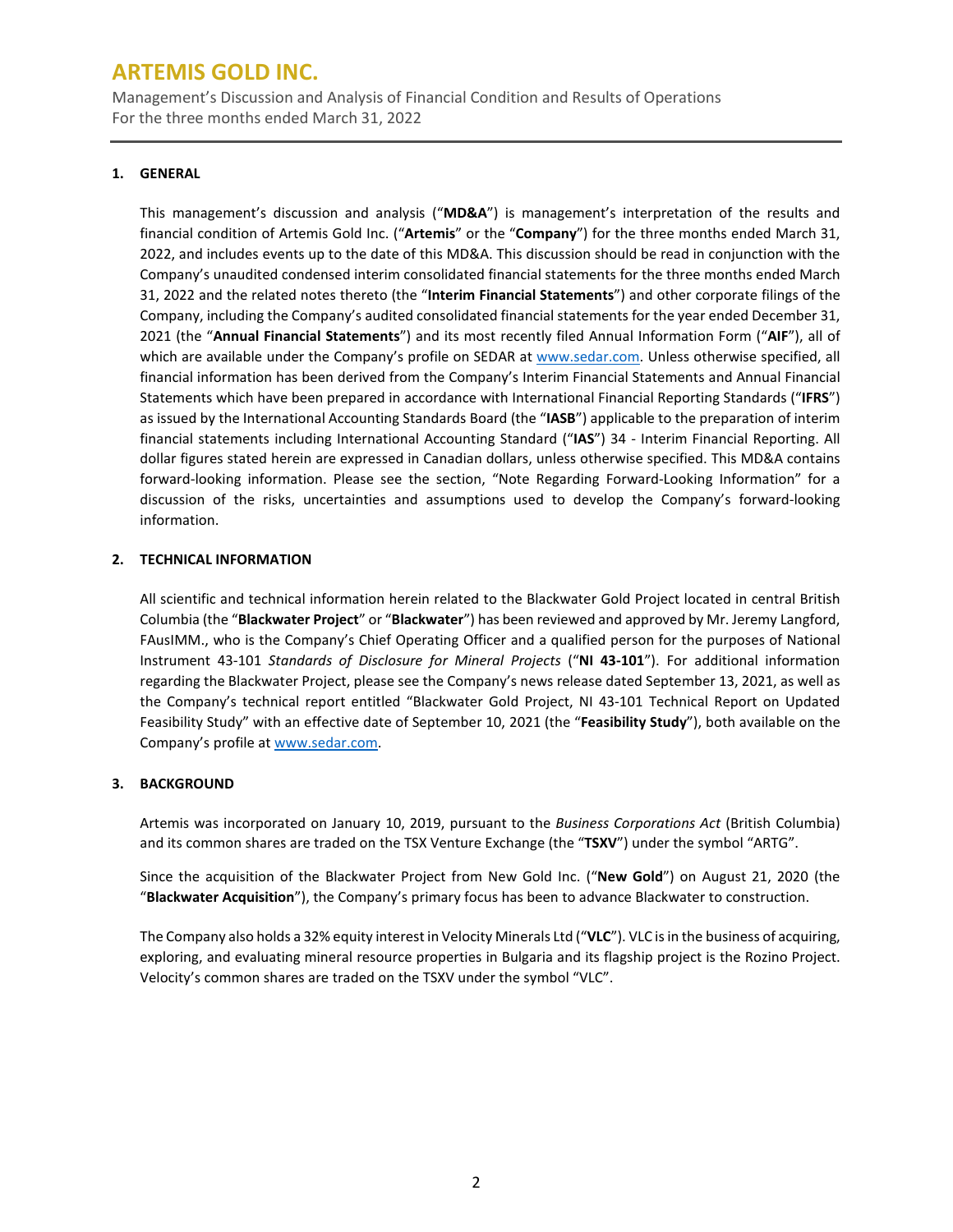Management's Discussion and Analysis of Financial Condition and Results of Operations For the three months ended March 31, 2022

#### **4. HIGHLIGHTS AND KEY BUSINESS DEVELOPMENTS**

#### **Corporate highlights since the prior quarter**

The Company continued to focus on key optimization and de-risking activities associated with the Blackwater Project through:

- (i) Executing an underwritten commitment letter from Macquarie Bank Limited ("**Macquarie**") and National Bank of Canada ("**National Bank**") associated with a \$360 million project loan facility ("**PLF**" to fund the Blackwater Project. The PLF also allows for an additional \$25 million in capitalized interest and a \$40 million standby cost overrun facility (the "**Standby COF**");
- (ii) Executing an Interim Services Agreement ("**ISA**") with Sedgman Canada Limited ("Sedgman"), a CIMIC Group Company for an Engineering, Procurement and Construction ("**EPC**") contract for the construction of the processing facility and associated infrastructure (the "**Facilities**") for the Blackwater Project;

### **5. DEVELOPMENT OF BLACKWATER**

#### **Key milestones achieved**

Since January 1, 2022, the Company has completed the following activities to reduce the project execution risk associated with Blackwater:

### **(i) Execution of credit-approved Project Loan Facility commitment letter**

On February 24, 2022, the Company announced the execution of a credit-approved commitment letter with Macquarie and National Bank to jointly underwrite a \$360 million PLF, to fund a significant component of the estimated construction costs of the Company's Blackwater Project. The PLF also provides for up to \$25 million in capitalized interest and a \$40 million Standby COF. The Standby COF is an addition to the facilities previously announced on April 9, 2021, and represents a further enhancement of these financing facilities to de-risk development in the current economic environment.

The execution of the Commitment Letter represents a strong statement of support of the technical and economic merits of Blackwater by Macquarie and National Bank, and achieves another important milestone towards de-risking the development of Blackwater.

### **Highlights of the PLF**

Key terms of the PLF include the following:

• Facility Amount - \$360 million, plus up to \$25 million for capitalized interest prior to Project completion, plus a Standby COF in the amount of \$40 million. The Company may cancel the Standby COF once Project development reaches completion.

• Interest Rate – Canadian Dealer Offered Rate ("**CDOR**"), plus a margin of 4.5% pre-project completion, reducing to 4.0% post-completion. Any amounts drawn on the Standby COF will carry the above pricing plus an additional 2%.

• Fees – Customary Upfront and standby fees for a facility of this nature.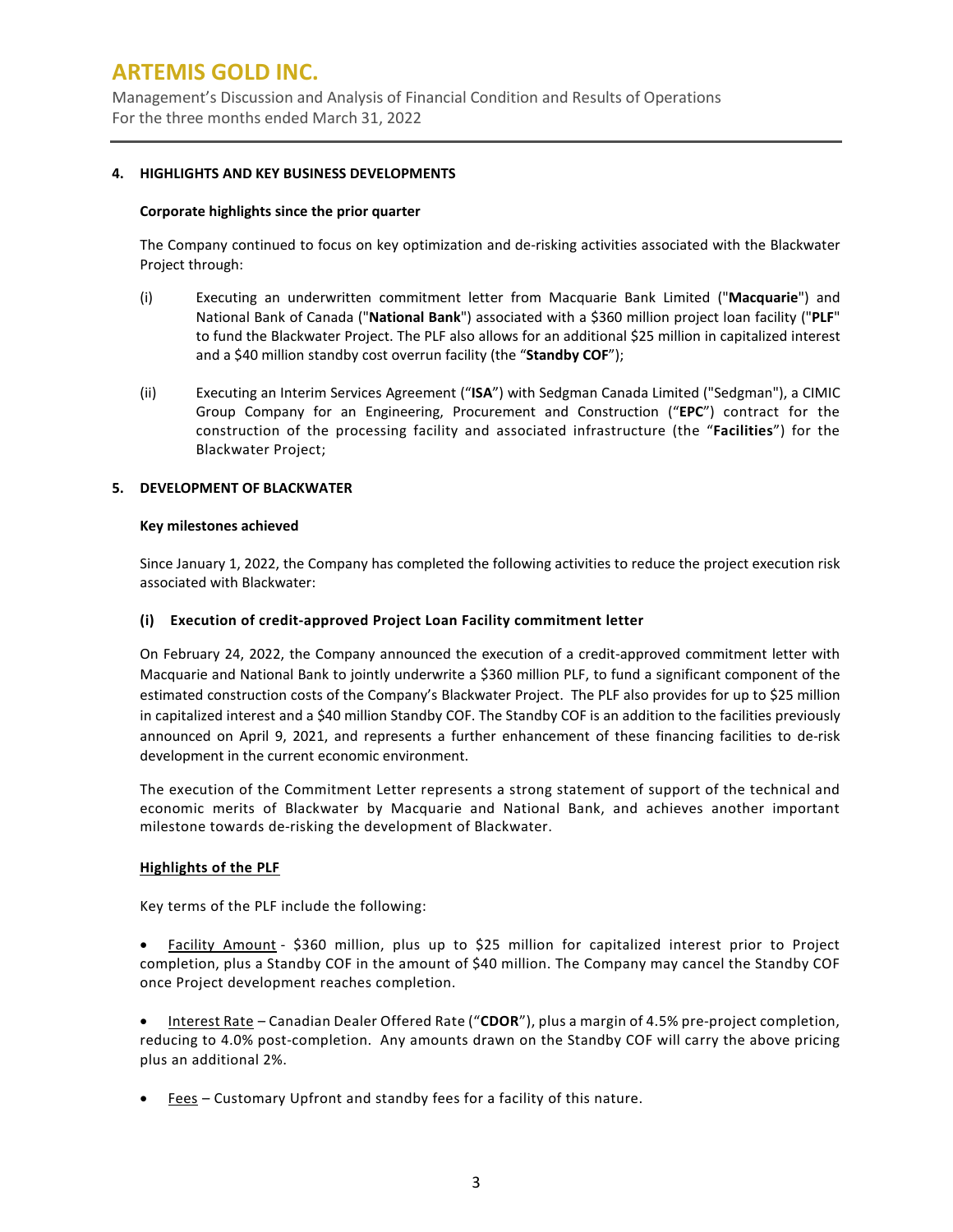Management's Discussion and Analysis of Financial Condition and Results of Operations For the three months ended March 31, 2022

• Repayment and Maturity – Principal and capitalized interest is expected to be repayable in quarterly installments over six years, with reduced repayments during the period when the Company expects to undertake its expansion of the Project from phase 1 to phase 2. The PLF can be prepaid at any time without penalty.

• Liquidity – Minimum required proceeds of \$10 million, debt service reserve of principal and interest owing in the upcoming quarter.

• Hedging - A hedging program is expected to be put in place following the execution of a definitive credit agreement pending certain conditions being met. In order to limit the Company's exposure to lower gold prices early in the mine life including during pay-back and in support of overall project economics, the extent of the hedge program may range from 185,000 gold ounces (at a hedge price of C\$2,632 per gold ounce) to 250,000 gold ounces (at a hedge price of C\$2,369 per gold ounce).

Closing of the PLF will be subject to completion of final due diligence, definitive documentation and other typical conditions precedent for a financing of this nature.

### **(ii) Execution of an ISA for the EPC contract for the Facilities for the Blackwater Project**

On May 2, 2022, the Company announced it had made an award for the EPC scope of works for the engineering, procurement, construction and commissioning of the processing plant and associated infrastructure at the Company's Blackwater project Sedgman.

The award amount of approximately \$312 million is consistent with the prescribed budget for the process plant and selected infrastructure scope of works in the 2021 Feasibility Study technical report entitled " Blackwater Gold Project NI 43-101 Technical Report on Updated Feasibility Study " dated September 10, 2021 ( "**FS**" ).

The EPC contract is expected to be executed by June 30, 2022 . The EPC contract will be supported by performance security including bank letters of credit which will underwrite the financial performance and obligations of the contractor under the contract.

While the parties finalize the definitive EPC contract, in order to maintain the project schedule, an interim services agreement has been agreed, the scope of which includes but is not limited to, the following activities:

- Derisking by way of:
	- o Procurement and pricing of long lead equipment;
	- o Potential advance procurement of certain raw materials for fabricators;
	- o Detailed engineering work commencing in Q2 2022; and
	- o Progression of quantification of structural steel/platework and piping areas of the estimate.
- Optimization through refined scope changes.

The project schedule supporting the award to Sedgman includes the following assumptions:

- Construction mobilization and major works preparations commence in Fall 2022 with process plant bulk earthworks scheduled to be completed prior to the start of major works;
- Commissioning activities of the process facility to commence in Q1 2024; and
- First gold pour expected in the first half of 2024.

The above dates are consistent with the dates stated in the Company's press release dated March 30, 2022.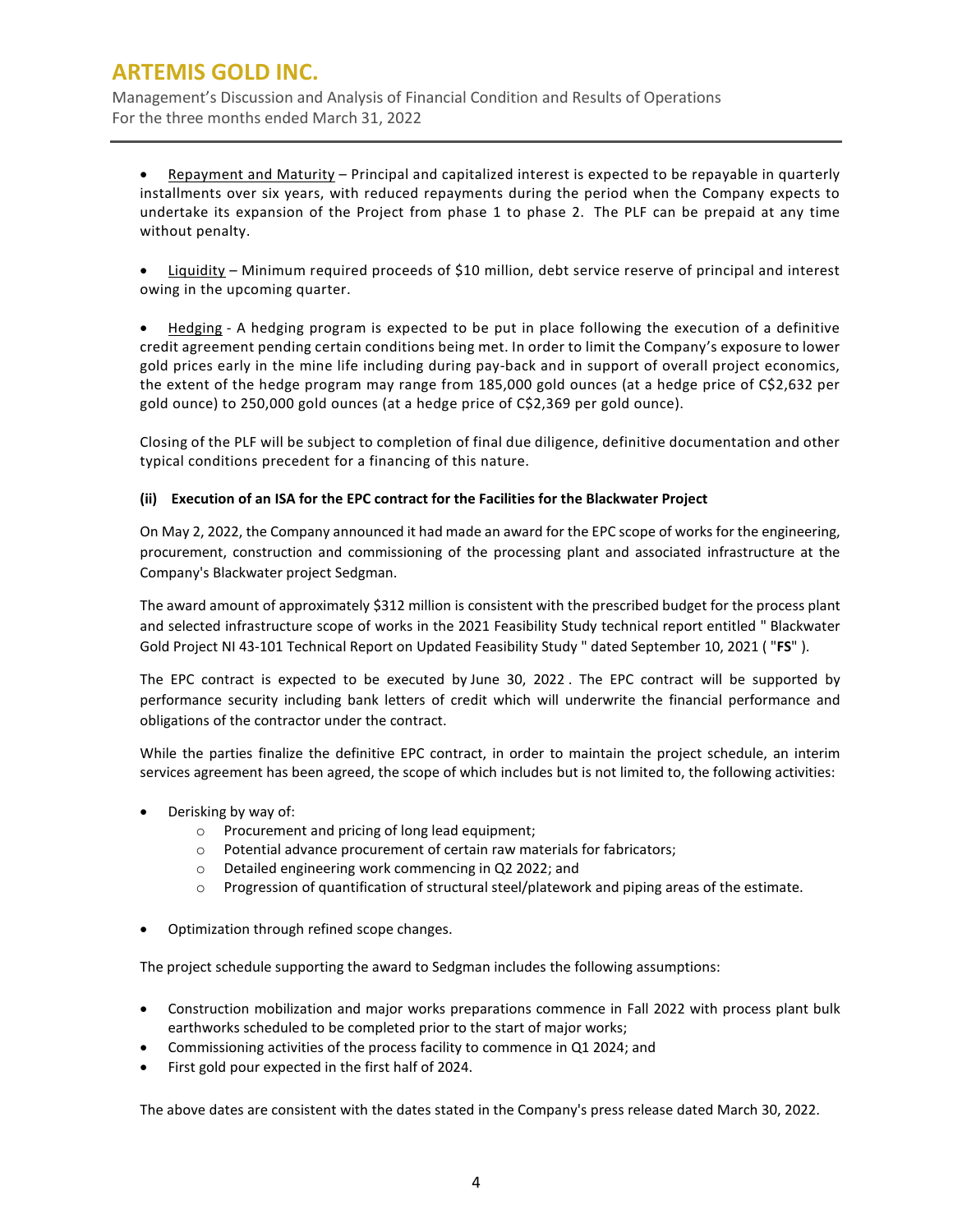Management's Discussion and Analysis of Financial Condition and Results of Operations For the three months ended March 31, 2022

The final EPC contract terms will provide for potential cost adjustments of certain components of construction representing approximately less than 15% of the total contract amount, including the potential for cost adjustments from further quantity definition. Standard adjustments, including, currency exchange rates for certain equipment purchases also apply, and further optimization of the processing plant with final engineering will occur.

Artemis is also considering awarding additional construction packages under an EPC agreement type structure to further enhance the risk management of the total capital expenditure for Blackwater.

When combined with the EPC for the Power Transmission Line announced on August 18, 2021 , the percentage of the estimated total capex for Blackwater under EPC is on track to target ~60% of the initial Stage 1 development capital in a lump sum EPC type arrangement by Q3 2022.

Sedgman Canada Limited is a wholly owned subsidiary company of Sedgman Pty Limited, a CIMIC Group company. CIMIC Group (ASX:CIM) is an engineering-led construction, mining, services and public private partnerships leader working across the lifecycle of assets, infrastructure and resources projects. CIMIC's mission is to generate sustainable shareholder returns by delivering innovative and competitive solutions for clients and safe, fulfilling careers for its people. With a history since 1899, and around 29,000 people in around 20 countries, CIMIC strives to be known for principles of Integrity, Accountability, Innovation and Delivery, underpinned by Safety. CIMIC is a member of the Dow Jones Sustainability Australia Index and FTSE4Good.

### **Next Steps**

Over the next 12 months, the Company will be focused on the following activities:

- Executing the EPC contract for the Facilities;
- Executing an ISA for the EPC activities associated with the 135-kilometer long 230kV electricity transmission line and High Voltage substation;
- Continuing engagement with First Nations who may be impacted by the Project;
- Finalization of the definitive credit agreement for the PLF;
- Finalizing the master lease agreement associated with the Blackwater mining fleet;
- Executing binding agreements for the supply of a primary and ancillary mining fleet for the Blackwater Project, as well as the supply of associated parts, components and services for the mining fleet;
- Placing orders for long lead construction items, mining and ancillary fleet;
- Receiving the BC Mines Act Permit and other authorizations in order to commence Project construction; and
- Commencement of major construction activities shortly following receipt of the BC Mines Act Permit in the Fall of 2022.

### **6. DISCUSSION OF OPERATIONS**

The following information has been derived from the Interim Financial Statements for the three months ended March 31, 2022 ("**Q1 2022**") and March 31, 2021 ("**Q1 2021**") and should be read in conjunction with the Company's Interim Financial Statements, which are available o[n www.sedar.com.](http://www.sedar.com/)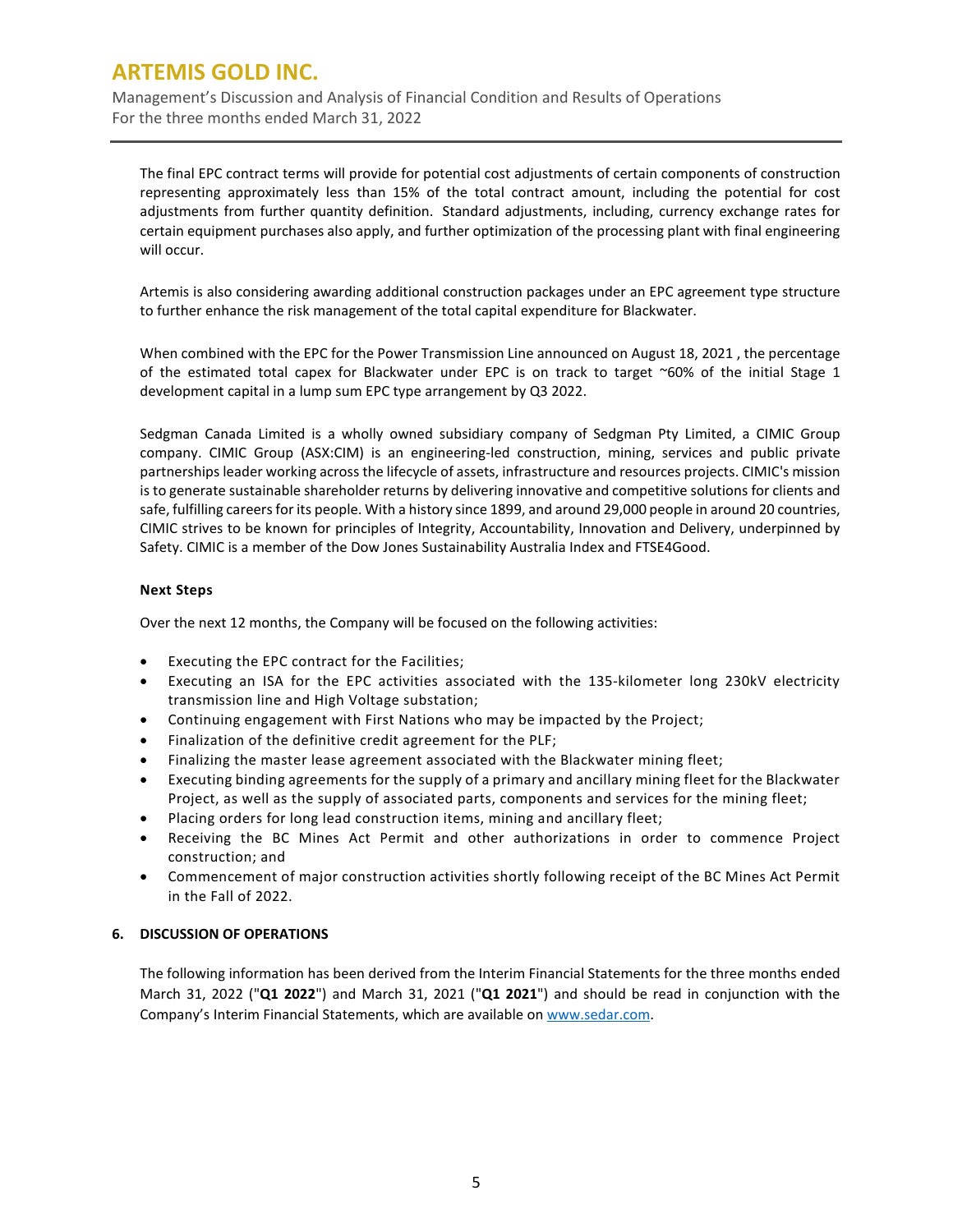Management's Discussion and Analysis of Financial Condition and Results of Operations For the three months ended March 31, 2022

|                                                      | Q1 2022     | Q1 2021     |
|------------------------------------------------------|-------------|-------------|
| <b>Operating expenses</b>                            |             |             |
| Depreciation                                         | 94,753      | 73,984      |
| Management fees and wages                            | 1,207,410   | 742,549     |
| Investor relations and corporate development         | 91,975      | 96,677      |
| Office, insurance and general                        | 245,707     | 189,671     |
| Professional fees                                    | 169,635     | 249,350     |
| Share-based payments                                 | 1,471,408   | 1,036,908   |
| Transfer agent and regulatory                        | 12,812      | 57,291      |
| <b>Loss from operations</b>                          | (3,293,700) | (2,446,430) |
|                                                      |             |             |
| Other (expense) income                               |             |             |
| Accretion expense on lease liability                 | (18, 277)   | (21, 623)   |
| Accretion expense on asset retirement obligation     | (19, 568)   | (22, 239)   |
| Equity loss from investment in associate             | (236, 876)  | (143, 164)  |
| Fair value adjustment on convertible debenture       |             | (795, 646)  |
| Fair value adjustment on warrants                    | (644, 119)  | (206, 439)  |
| Interest income                                      | 218,472     | 119,319     |
| <b>Net loss</b>                                      | (3,994,068) | (3,516,222) |
|                                                      |             |             |
| Other comprehensive (loss) gain, net of tax          |             |             |
| Items that will not be reclassified to net loss      |             |             |
| Gains (loss) on marketable securities                | 262,316     | (267, 260)  |
| <b>Comprehensive loss</b>                            | (3,731,752) | (3,783,482) |
|                                                      |             |             |
| Loss per common share                                |             |             |
| Basic and diluted                                    | (0.03)      | (0.03)      |
| Weighted average number of common shares outstanding |             |             |
| Basic and diluted                                    | 153,991,034 | 124,258,084 |

The following includes an analysis of significant factors that impacted period-to-period variations:

### **Management fees and wages**

Management fees and wages increased by \$464,861 in Q1 2022 compared to Q1 2021, predominantly due to additional hires made to support the increasing scope of development activities associated with Blackwater.

#### **Office, insurance and general**

Office, insurance and general expenses were \$56,036 higher during Q1 2022, reflecting the costs of expanding and operating the corporate head office in Vancouver as the scope of the Company's focus expanded towards the development of the Blackwater Project.

#### **Professional fees**

Professional fees decreased by \$79,715 for Q1 2022 compared to Q1 2021. The decrease was predominantly due to the fact that during Q1 2021 the Company incurred residual regulatory compliance costs associated with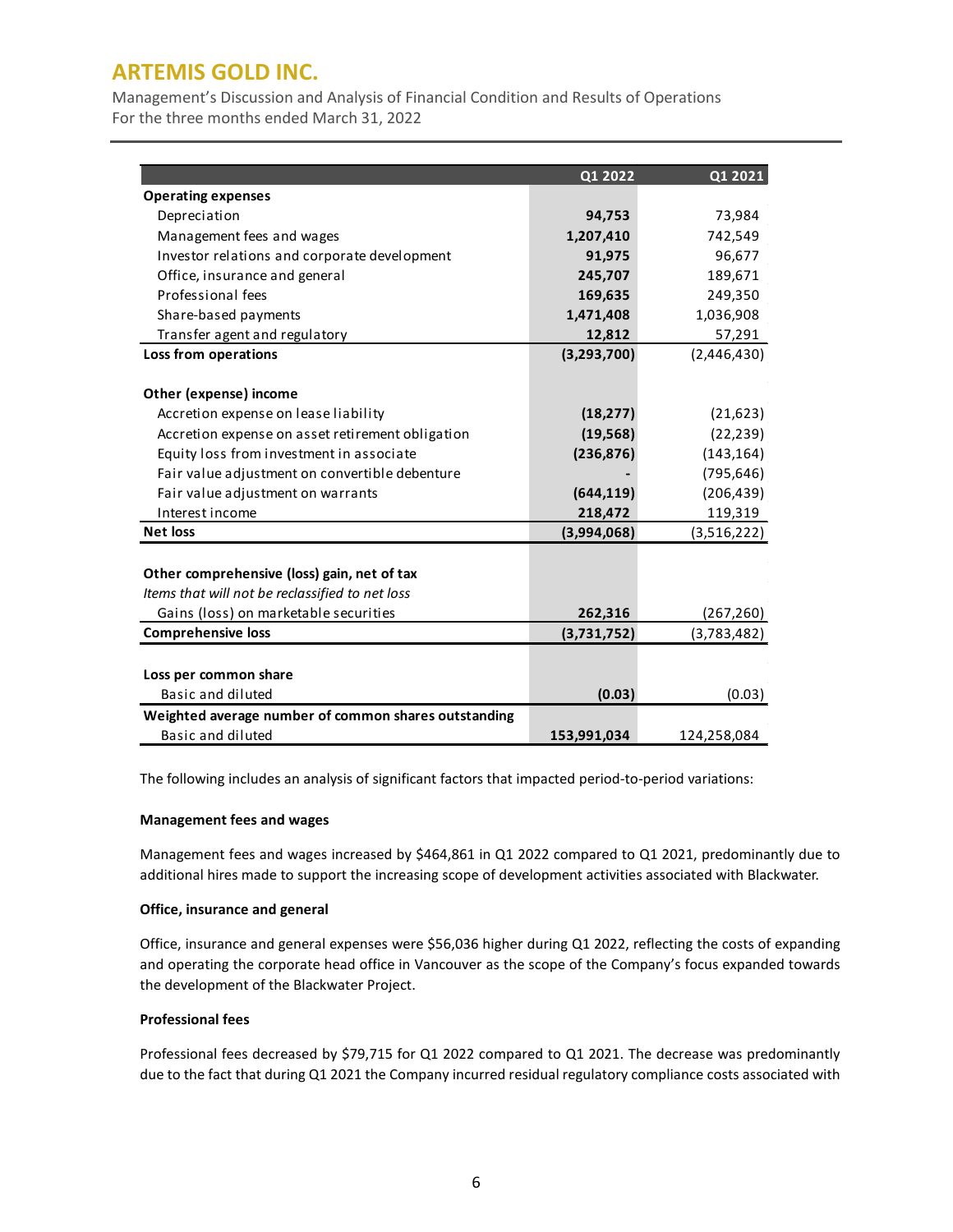Management's Discussion and Analysis of Financial Condition and Results of Operations For the three months ended March 31, 2022

the Blackwater acquisition, as well as fees associated with the preparation of the Company's base shelf prospectus.

#### **Share-based payments**

Stock-based compensation increased by \$434,500 in Q1 2022 compared to Q1 2021, primarily due to the expansion of the management team of the Company subsequent to the completion of the Blackwater acquisition.

#### **Changes associated with investment in VLC**

|                                        | Investment in<br>associate | Convertible<br>debenture. | <b>Warrants</b> | <b>Total</b> |
|----------------------------------------|----------------------------|---------------------------|-----------------|--------------|
| Balance, January 1, 2021               | 9,479,754                  | 10,976,994                | 2,699,462       | 23,156,210   |
| Conversion of debenture                | 10,181,348                 | (10, 181, 348)            |                 |              |
| Fair value change for the year         |                            | (795, 646)                | (2,055,343)     | (2,850,989)  |
| Equity loss on investment in associate | (701,729)                  |                           |                 | (701,729)    |
| Balance, December 31, 2021             | 18,959,373                 |                           | 644,119         | 19,603,492   |
| Fair value change in the period        |                            |                           | (644, 119)      | (644, 119)   |
| Equity loss on investment in associate | (236,876)                  |                           |                 | (236, 876)   |
| Balance, March 31, 2022                | 18,722,497                 |                           |                 | 18,722,497   |

The investment in VLC is comprised of:

### *Equity loss on investment in associate*

The Company applies equity accounting to the investment in the common shares of VLC as the Company has significant influence over VLC due to the Company's share ownership and representation on VLC's Board of Directors. As a result, the common shares were recognized at cost, with the carrying amount of the investment increasing or decreasing at each reporting period to recognize the Company's share of the profit or loss of VLC for the particular period.

As at March 31, 2022, the Company held 50,701,138 common shares of VLC (or 32% of VLC's issued and outstanding common shares) with a fair market value of \$14,703,330 (December 31, 2021 - 50,701,138 VLC shares at a fair value of \$15,717,353).

### *Fair value adjustment on warrants*

On March 14, 2022, the Company's (then) remaining 9,300,000 warrants in VLC expired unexercised.

### **7. SUMMARY OF QUARTERLY RESULTS**

The following information is derived from the Company's Interim Financial Statements prepared in accordance with IFRS applicable to interim financial reporting including IAS 34 – *Interim Financial Reporting*. For quarterly periods other than those ended December 31, the information below should be read in conjunction with the Company's Interim Consolidated Financial Statements for each of the past quarters.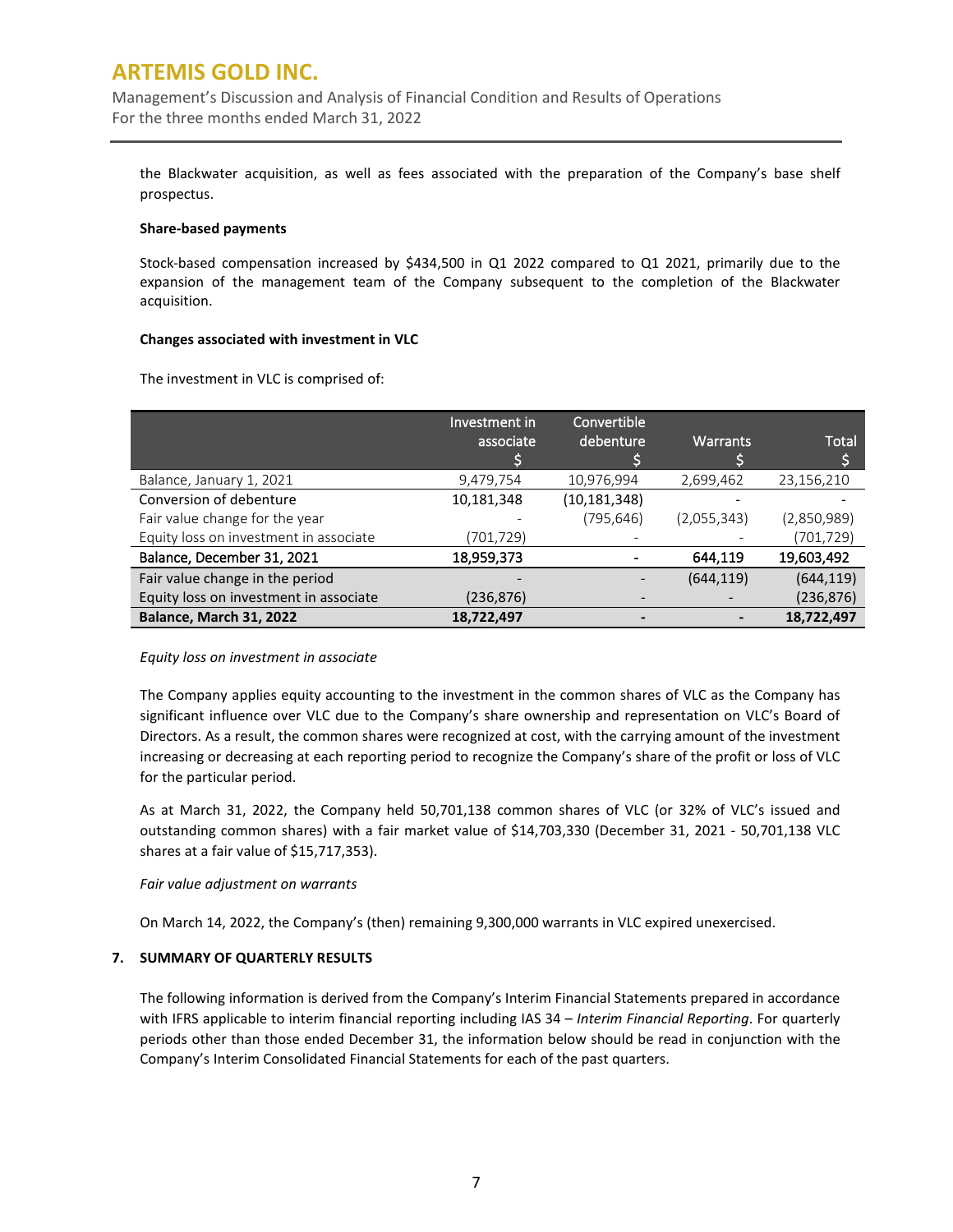Management's Discussion and Analysis of Financial Condition and Results of Operations For the three months ended March 31, 2022

|                                  | Q1 2022     | Q4 2021     | Q3 2021       | Q2 2021       |
|----------------------------------|-------------|-------------|---------------|---------------|
|                                  |             |             |               |               |
| Revenue                          |             |             |               |               |
| Net loss                         | (3,994,068) | (4,219,443) | (2,705,433)   | (3, 269, 654) |
| Basic loss per share             | (0.03)      | (0.03)      | (0.02)        | (0.02)        |
| Diluted loss per share           | (0.03)      | (0.03)      | (0.02)        | (0.02)        |
| Cash dividend declared per share |             |             |               |               |
|                                  | Q1 2021     | Q4 2020     | Q3 2020       | Q2 2020       |
|                                  |             |             |               |               |
| Revenue                          |             |             |               |               |
| Net (loss) income                | (3,516,222) | (953,204)   | (2, 237, 147) | 3,882,635     |
| Basic (loss) income per share    | (0.03)      | (0.01)      | (0.03)        | 0.08          |
| Diluted (loss) income per share  | (0.03)      | (0.01)      | (0.03)        | 0.06          |
| Cash dividend declared per share |             |             |               |               |

The Company is focused on the development of the Blackwater Project and does not yet generate any revenue. It is the Company's policy to capitalize all mine development expenses incurred and as such the changes in net income from one period to another depend largely on corporate and administrative expenditure, non-cash fair value adjustments, equity accounting associated with the Company's interest in VLC as well as non-cash deferred income tax expenses and recoveries which are offset by any interest income accrued in the period.

The Company's common shares commenced trading on the TSXV on October 2, 2019. Since Q3 2019, corporate and administrative expenditure remained relatively consistent until the acquisition of Blackwater in Q3 2020. Concurrent with the acquisition of Blackwater, the Company commenced with building up its human resources, resulting in increased management fees and wages from primarily Q3 2020 onwards.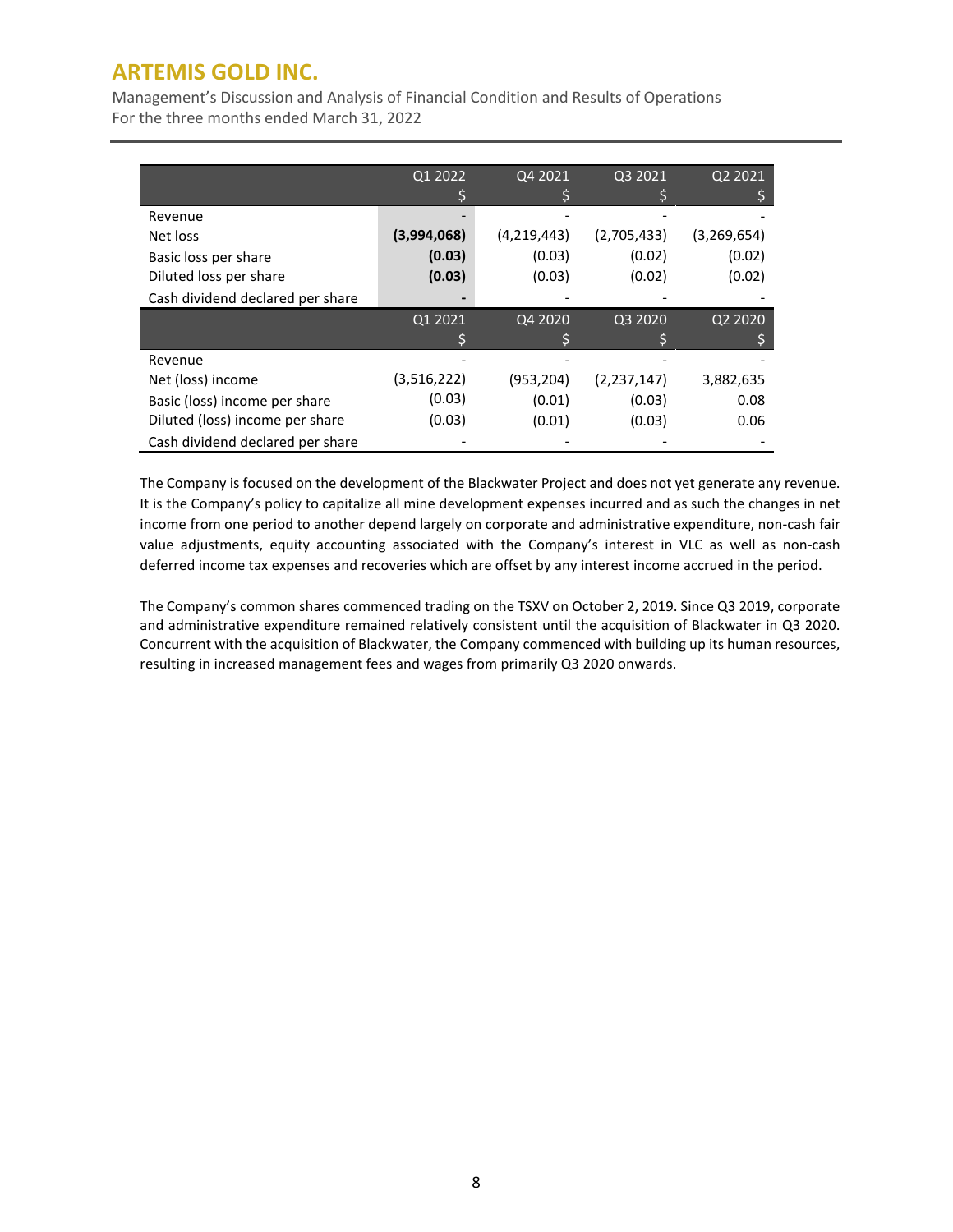Management's Discussion and Analysis of Financial Condition and Results of Operations For the three months ended March 31, 2022

In addition to the foregoing, the predominant reason for fluctuations in net (loss) income from one quarter to another were the following changes in fair value adjustments to the Company's convertible debt and warrants held in VLC as well as stock-based compensation associated with the expansion of the management team towards the development of the Project:

|                                           | Q1 2022     | Q4 2021     | Q3 2021    | Q2 2021       |
|-------------------------------------------|-------------|-------------|------------|---------------|
|                                           |             |             |            |               |
| Stock based compensation                  | (1,471,408) | (1,402,154) | (993, 967) | (1, 146, 297) |
| Fair value adjustment on convertible debt |             |             |            |               |
| Fair value adjustment on warrants         | (644, 119)  | (1,084,393) | (77, 835)  | (686,676)     |
|                                           | Q1 2021     | Q4 2020     | Q3 2020    | Q2 2020       |
|                                           |             |             |            |               |
| Stock based compensation                  | (1,036,908) | (999,186)   | (503, 451) | (257, 551)    |
| Fair value adjustment on convertible debt | (795,646)   | 1,044,477   | (612, 693) | 3,605,547     |
| Fair value adjustment on warrants         | (206, 439)  | 384,333     | (379,366)  | 1,732,688     |

### **8. LIQUIDITY, CAPITAL RESOURCES, CASH FLOWS AND SELECTED ANNUAL INFORMATION**

### **Liquidity**

As a development-stage company, Artemis does not have revenues and is expected to incur operating losses for the foreseeable future.

The Company's net assets and working capital position were as follows:

|                           | As at<br>March 31, 2022 | As at<br>December 31, 2021 |
|---------------------------|-------------------------|----------------------------|
| <b>Assets</b>             |                         |                            |
| Cash and cash equivalents | 119,834,588             | 131,359,116                |
| Other current assets      | 784,700                 | 1,772,236                  |
| Current assets            | 120,619,288             | 133,131,352                |
|                           |                         |                            |
| Restricted cash           | 824,300                 | 824,300                    |
| Other non-current assets  | 348,951,852             | 335,835,779                |
| <b>TOTAL ASSETS</b>       | 470,395,440             | 469,791,431                |
|                           |                         |                            |
| Current liabilities       | 7,814,324               | 5,430,523                  |
| Non-current liabilities   | 44,795,565              | 45,033,673                 |
| <b>TOTAL LIABILITIES</b>  | 52,609,889              | 50,464,196                 |
|                           |                         |                            |
| <b>NET ASSETS</b>         | 417,785,551             | 419,327,235                |
| <b>WORKING CAPITAL</b>    | 112,804,964             | 127,700,829                |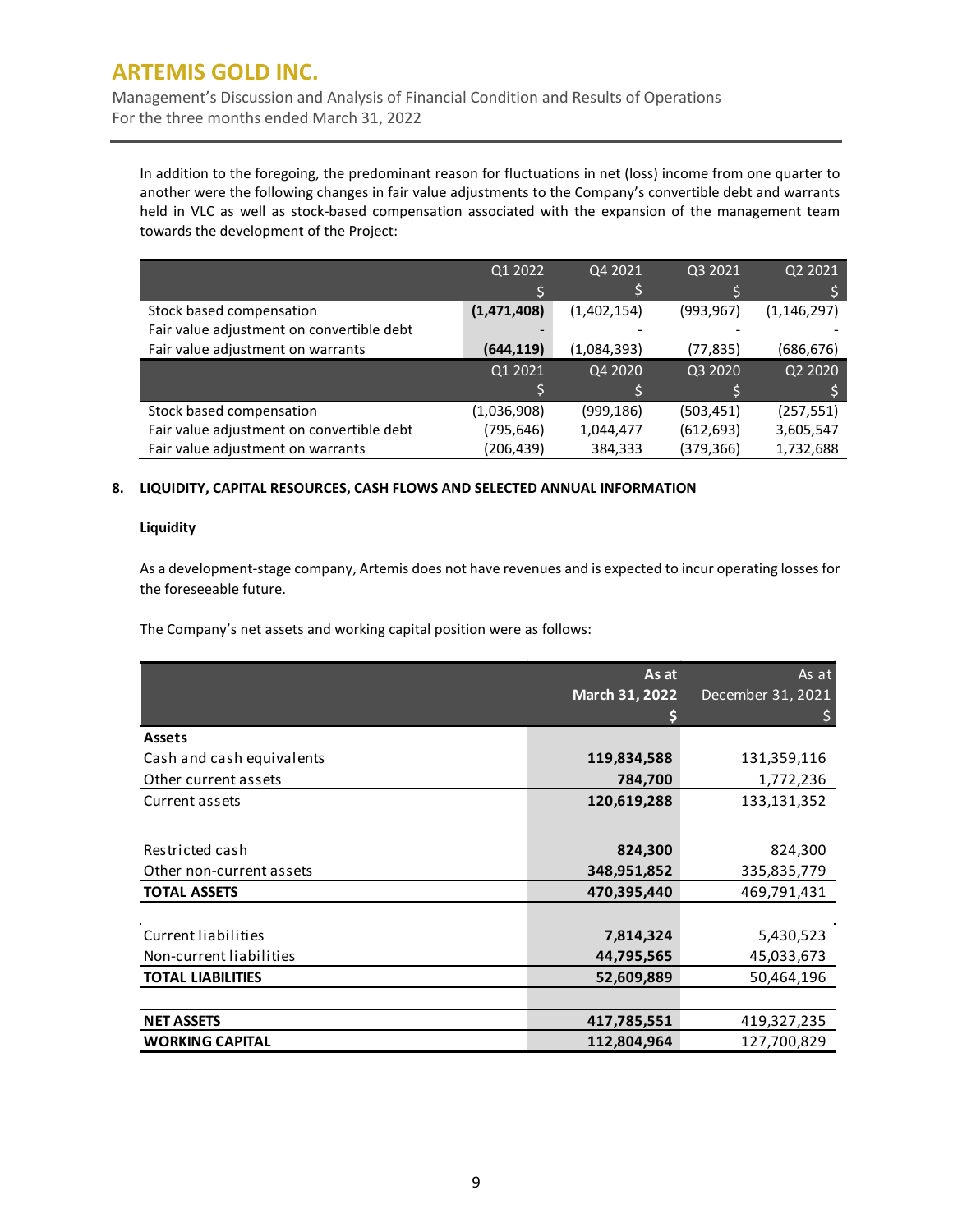Management's Discussion and Analysis of Financial Condition and Results of Operations For the three months ended March 31, 2022

|                                         |                | $1 - 3$ | $4 - 5$ |                          |              |
|-----------------------------------------|----------------|---------|---------|--------------------------|--------------|
|                                         | $\leq 1$ year. | vears   | vears   | $> 5$ years              | <b>Total</b> |
|                                         |                |         |         |                          |              |
| Accounts payable and accrued liabilites | 7,450,746      |         |         |                          | 7,450,746    |
| Lease liability                         | 363.578        | 747.640 | 190.951 | $\overline{\phantom{0}}$ | 1,302,168    |
| Other variable consideration payable    |                |         |         | 84,000,000               | 84,000,000   |
| Asset retirement obligation             |                |         |         | 11,637,000               | 11,637,000   |

As of March 31, 2022, the Company had the following undiscounted obligations:

As at the date of this report, the Company expects that its working capital position provides sufficient resources available to meet its contractual obligations for the ensuing 12 months. Having said this, in order for the Company to meet such obligations and undertake its discretionary spending related to further development of the Blackwater Project, it will need to (and the Company intends to) fund such planned expenditures by obtaining financing from the exercise of warrants, through additional equity financing and/or through debt financing, as well as streaming arrangements. Management is confident financing will be available at terms agreeable to the Company, however there can be no assurance that the Company will secure the funding required for such elective initiatives.

The Company has not paid any dividends and management does not expect that this will change in the near future.

Working capital is held almost entirely in cash and cash equivalents, significantly reducing any liquidity risk of financial instruments held by the Company.

|                                                          | For the three<br>Three months ended | For the three<br>months ended |
|----------------------------------------------------------|-------------------------------------|-------------------------------|
|                                                          | March 31, 2022                      | March 31, 2021                |
|                                                          |                                     |                               |
| Net cash used in operating activities                    | (1,485,170)                         | (1, 146, 079)                 |
| Net cash used in investing activities                    | (5,769,164)                         | (8, 295, 381)                 |
| Net cash (used in) provided by financing activities      | (4,270,194)                         | 15,213                        |
| Change in cash and cash equivalents                      | (11,524,528)                        | (9,426,247)                   |
| Cash and cash equivalents, beginning                     | 131,359,116                         | 51,846,826                    |
| Cash and cash equivalents, ending                        | 119,834,588                         | 42,420,579                    |
|                                                          |                                     |                               |
| Restricted cash, ending                                  | 824,300                             | 570,800                       |
| Total cash, cash equivalents and restricted cash, ending | 120.658.888                         | 42.991.379                    |

### **Cash Flows**

### *Cash flows from operating activities*

Net cash used in operating activities increased by \$339,091 in Q1 2022 compared to Q1 2021, reflecting the expanding operating costs associated with the corporate head office in Vancouver as the scope of the Company's focus expanded towards the development of the Blackwater Project.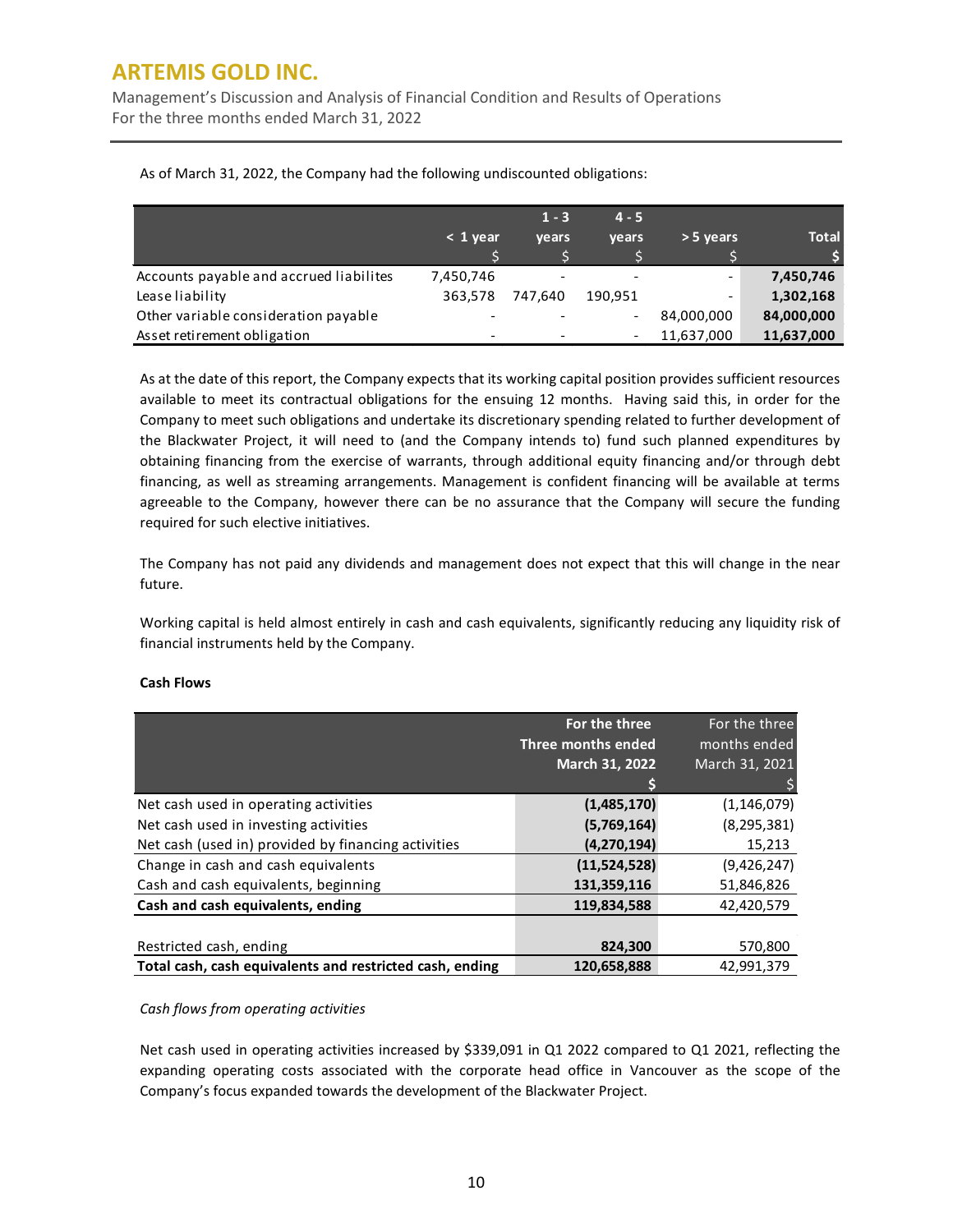Management's Discussion and Analysis of Financial Condition and Results of Operations For the three months ended March 31, 2022

#### *Cash flows from investing activities*

Cash used in investing activities decreased by \$2,526,217 in Q1 2022 compared to Q1 2021. This was predominantly the result of \$1,383,413 proceeds received from the sale of marketable securities and an increase in interest received. In addition, cash expenditure associated with the ongoing development activities at Blackwater was lower than in Q1 2021, which included the costs of the Company's 2021 grade control drilling program.

#### *Cash flows from financing activities*

Cash used in financing activities increased by \$4,285,407 in Q1 2022 compared to Q1 2021, which was primarily due to the payment of fees associated with securing the various forms of financing for the Project.

#### **Use of Proceeds**

The following table includes a comparison of actual use of proceeds to previous disclosures made by the Company during the quarter ended March 31, 2022:

|                                                                                                             | Intended use of<br>proceeds | Actual use of<br>proceeds |
|-------------------------------------------------------------------------------------------------------------|-----------------------------|---------------------------|
| Net proceeds from private placements completed on July 7, 2020 and<br>September 2, 2020                     | 170,479,846                 |                           |
| Net proceeds from the Bought Deal Offering on May 19, 2021 and<br>the Non-Brokered Offering on May 25, 2021 | 164,962,716                 |                           |
| <b>Total net proceeds</b>                                                                                   | 335,442,562                 |                           |
| Acquisition of Blackwater                                                                                   | 140,000,000                 | 140,000,000               |
| Payment of consideration payable to New Gold                                                                | 50,000,000                  | 50,000,000                |
| Advancing development of Blackwater and general working capital                                             | 145,442,562                 | 53,909,256                |
| Remaining in treasury                                                                                       |                             | 91,533,306                |
| <b>Total net proceeds</b>                                                                                   |                             | 335,442,562               |

The \$50 million consideration payable to New Gold was paid on August 23, 2021. The balance of the proceeds remaining in treasury is intended to be applied towards (i) ongoing permitting costs (ii) costs associated with detailed engineering (iii) financing costs (iv) pre-development and development expenditures as contemplated in the Company's Feasibility Study, including the costs associated with mobilizing the EPC contractors, placing orders for longer-lead construction items, commencing earthworks and development of offsite infrastructure including road access and power supply to the Blackwater site, as well as (v) costs associated with partnering with First Nations groups and (vi) general corporate purposes.

### **9. TRANSACTIONS BETWEEN RELATED PARTIES**

The Company transacts with key management personnel, who have authority and responsibility to plan, direct and control the activities of the Company and receive compensation for services rendered in that capacity. Amounts paid to related parties were incurred in the normal course of business and on an arm's length basis. Salaries, benefits, consulting fees and director's fees are recorded on a historical cost basis while share-based compensation is measured at the fair value of the instruments issued, with the expense recognized over the relevant vesting periods.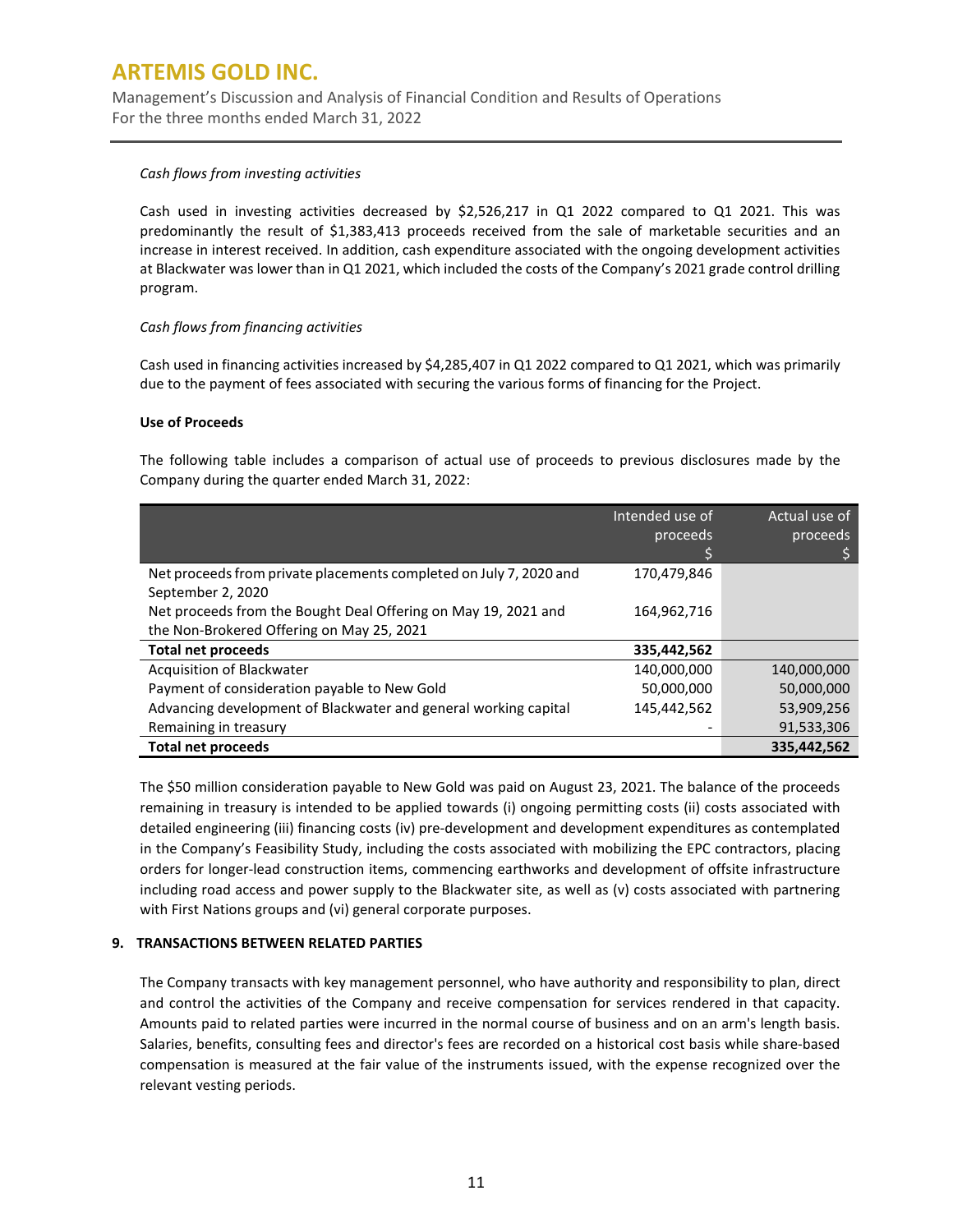Management's Discussion and Analysis of Financial Condition and Results of Operations For the three months ended March 31, 2022

Related party transactions for the three months ended March 31, 2021, included compensation paid to the Company's directors (Messrs. David Black, Bill Armstrong, Ryan Beedie, Mss. Elise Rees and Lisa Ethans and Dr. Janis Shandro), as well as the Company's Chief Executive Officer (Mr. Steven Dean), Chief Financial Officer (Mr. Chris Batalha) and Chief Operating Officer (Mr. Jeremy Langford).

Compensation awarded to related parties for the three months ended March 31, 2022, and March 31, 2021, was:

|                       | Q1 2022   | Q1 2021   |
|-----------------------|-----------|-----------|
|                       |           |           |
| Salaries and benefits | 209,489   | 277,860   |
| Consulting fees       | 150,000   | 143,750   |
| Director fees         | 135,500   | 81,250    |
| Share-based payments  | 1,170,099 | 976,997   |
|                       | 1,665,088 | 1,479,857 |

As at March 31, 2022, the Company did not owe any unpaid salaries, benefits and consulting fees to the Company's Chief Executive Officer, Chief Financial Officer and Chief Operating Officer (as at March 31, 2021 - \$Nil).

As at March 31, 2022, the Company did not owe any unpaid fees to Directors (as at March 31, 2021 - \$Nil).

#### **10. OFF-BALANCE SHEET ARRANGEMENTS**

The Company had no off-balance sheet arrangements as at March 31, 2022, or as at the date hereof.

### **11. SUBSEQUENT EVENT**

a) Subsequent to March 31, 2022 the Company issued 60,000 common shares in various tranches pursuant to warrant exercises for gross proceeds of \$64,800.

#### **OUTSTANDING SHARE DATA**

The authorized capital of Artemis consists of an unlimited number of common shares. As of the date of this report, there were 154,111,145 common shares outstanding, 30,900,465 warrants outstanding and 9,051,500 options outstanding. Each whole warrant entitles the holder to purchase one additional common share of the Company at a price of \$1.08 per until August 27, 2024.

#### **CAPITAL MANAGEMENT**

Capital includes all components of shareholders' equity. The Company's objective in managing capital is to safeguard the Company's ability to continue as a going concern, to maintain a flexible capital structure which optimizes cost of capital at acceptable risk and to provide reasonable returns to shareholders. The Company manages the capital structure and makes adjustments in light of changes in economic conditions, foreign exchange rates and the risk characteristics of the Company's assets. In order to maintain or adjust the capital structure, the Company may issue new shares, or sell assets to improve working capital. The Company has no other externally imposed capital requirements. In order for the Company to meet its obligations and undertake its intended discretionary spending related to further development of the Blackwater Project, it may choose to fund such expenditures by obtaining financing through additional equity financing, or through debt financing or a combination thereof.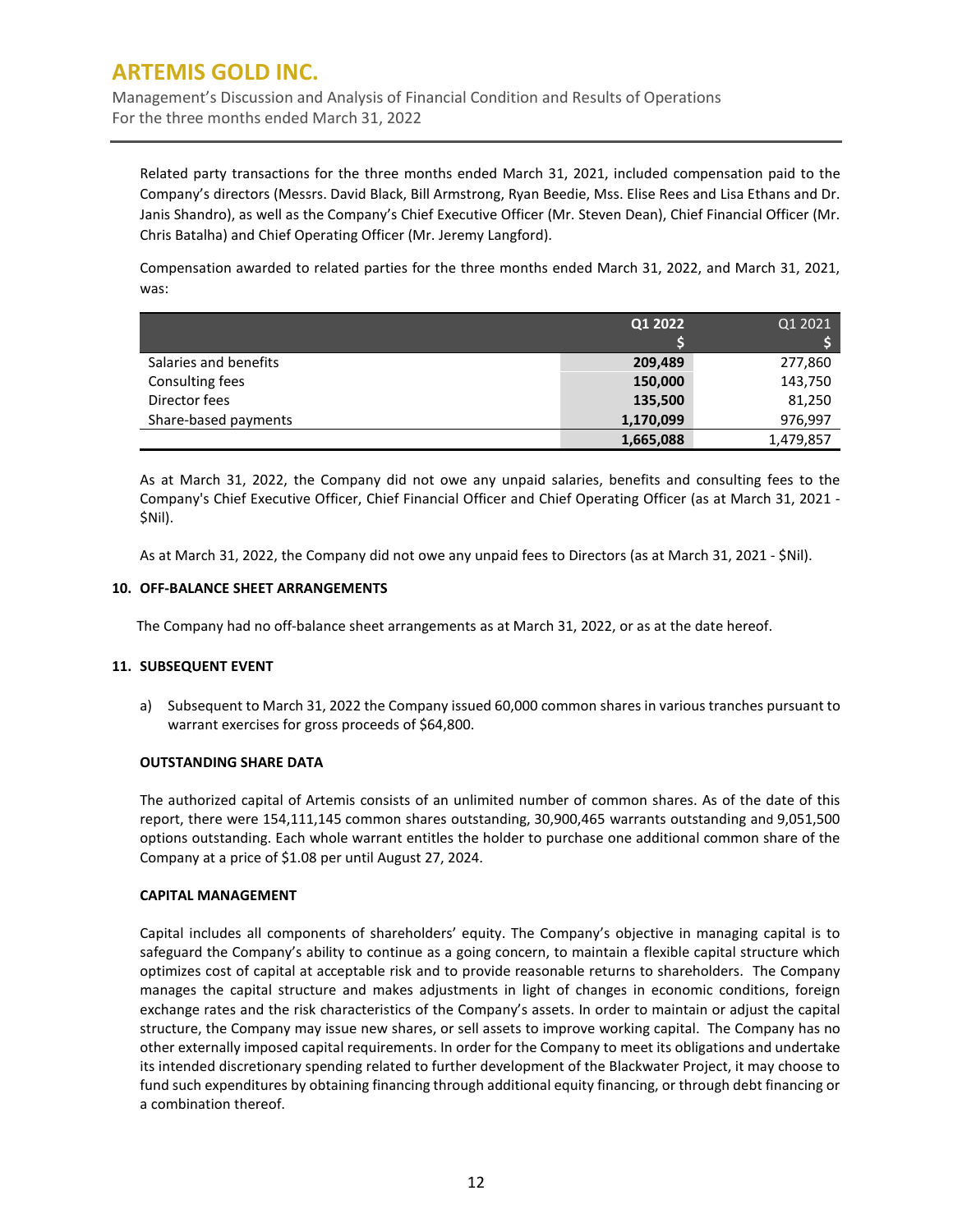Management's Discussion and Analysis of Financial Condition and Results of Operations For the three months ended March 31, 2022

#### **FINANCIAL INSTRUMENTS AND OTHER INSTRUMENTS**

The Board of Directors has overall responsibility for the establishment and oversight of the Company's risk management framework.

The Company's financial instruments consist of cash and cash equivalents, interest receivables and deposits, and the investment in VLC warrants which are designated as fair value through profit and loss. The Company's marketable securities are designated as fair value through other comprehensive income and loss. The Company's financial instruments also include accounts payable and consideration payable, which are measured at amortised cost.

#### Fair value measurements

A three-level hierarchy for fair value measurements exists based upon the significance of inputs used in making fair value measurements:

- Level 1 Unadjusted quoted prices in active markets for identical assets or liabilities;
- Level 2 Inputs other than quoted prices that are observable for the asset or liability, either directly (i.e., as prices) or indirectly (i.e., derived from prices); and
- Level 3 Inputs for the asset or liability that are not based on observable market data.

As at March 31, 2022, the carrying value of the Company's cash and cash equivalents, receivables, as well as accounts payable approximate their fair values due to their short-term nature, while the Company's investments in marketable securities and warrants in VLC are carried at fair value. The carrying value of consideration payable and other variable consideration payable are considered to approximate their fair value. The fair value of the Company's equity investment in VLC is disclosed in Note 4 to the Interim Financial Statements.

Fair value is based on available public market information or, when such information is not available, estimated using present value techniques and assumptions concerning the amount and timing of future cash flows and discount rates which factor in the appropriate credit risk. The fair value of the Company's investment in the VLC warrants, as well as consideration payable and other variable consideration payable, are categorized as Level 3 in the fair value hierarchy as observable market data for these instruments are not available.

### **CHANGES IN ACCOUNTING POLICIES**

a) Accounting standards adopted January 1, 2022

Effective January 1, 2022, the Company adopted amendments to IAS 16 - Property, Plant and Equipment ("**IAS 16**") as issued by the IASB. The amendments to IAS 16 prohibit deducting from the cost of an item of mineral property, plant and equipment any proceeds from selling items produced while bringing that asset to the location and condition necessary for it to be capable of operating in the manner intended by management. Instead, an entity recognizes the proceeds from selling such items, and the cost of producing those items, in profit or loss. The amendments to IAS 16 did not have any impact on the Company's historical financial statements or the current-period results.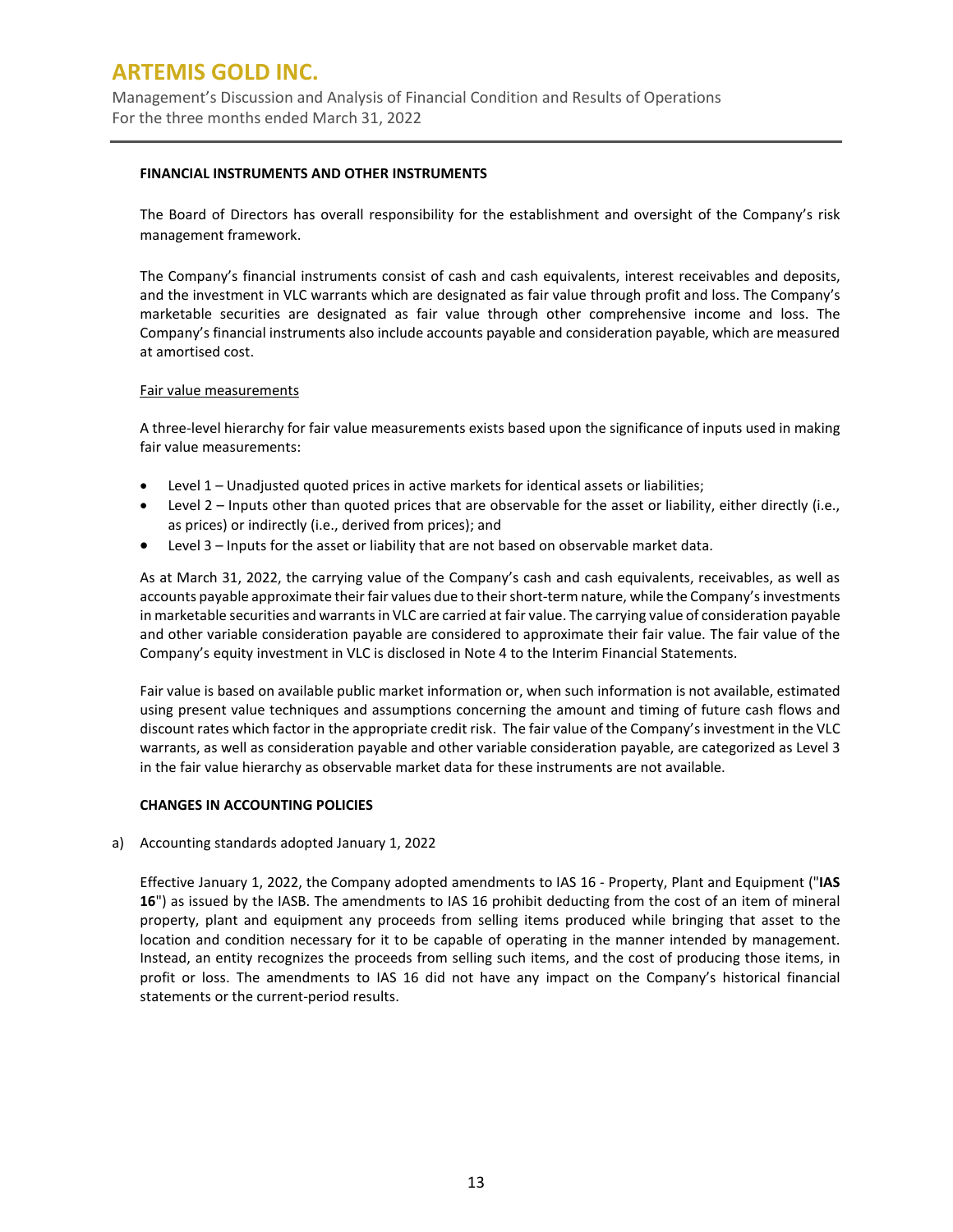Management's Discussion and Analysis of Financial Condition and Results of Operations For the three months ended March 31, 2022

#### **RISK FACTORS**

The Company's business, operations and future prospects are subject to significant risks. For details of these risks, refer to the risk factors set forth in the Company's most recently filed AIF, which can be found under the Company's corporate profile on SEDAR at [www.sedar.com.](http://www.sedar.com/) Management is not aware of any significant changes to the risks identified in the Company's most recently filed AIF nor has the Company's mitigation of those risks changed significantly during the quarter ended March 31, 2022. These risks, and the risk factors disclosed below, could materially affect the Company's business, operations, prospects and share price and could cause actual events to differ materially from those described in forward-looking statements relating to the Company. Additional risks and uncertainties not presently known to the Company or that the Company currently considers immaterial may also impair the business, operations, prospects and share price of the Company. If any of the risks actually occur, the business of the Company may be harmed, and its financial condition and results of operations may suffer significantly.

The operations of the Company are speculative due to the high-risk nature of its business which is the exploration of mineral properties. For details of these risks, refer to the risk factors set forth in the Company's most recently filed AIF, which can be found under the Company's corporate profile on SEDAR a[t www.sedar.com.](http://www.sedar.com/) Management is not aware of any significant changes to the risks identified in the Company's most recently filed AIF nor has the Company's mitigation of those risks changed significantly during the quarter ended March 31, 2022. The risks refer to herein are not the only risks and uncertainties that Artemis faces. Additional risks and uncertainties not presently known to the Company or that the Company currently considers immaterial may also impair its business operations. These risk factors could materially affect the Company's future operating results and could cause actual events to differ materially from those described in forward-looking statements relating to the Company.

### **ADDITIONAL DISCLOSURE FOR VENTURE ISSUERS WITHOUT SIGNIFICANT REVENUE**

Additional disclosure concerning Artemis' general and administrative expenses and exploration, evaluation and development expenses are provided in the Company's statement of income and comprehensive income contained in its Annual Financial Statements and Interim Financial Statements, which are all available on Artemis' website and its profile on SEDAR a[t www.sedar.com.](http://www.sedar.com/)

### **NOTE REGARDING FORWARD-LOOKING INFORMATION**

This MD&A contains "forward-looking statements" (also referred to as "forward-looking information") within the meaning of applicable Canadian securities legislation. All statements, other than statements of historical facts, included in this MD&A that address activities, events or developments that Artemis expects or anticipates will or may occur in the future, including, without limitation, statements about the future exploration, development and construction activities; sources, and proposed uses, of funds; capital and operating cost estimates; NPV, IRR and other economic estimates in respect of the economics of the Blackwater Project; expectations regarding the construction, operation and expansion of the Blackwater Project; expectations regarding the ability to raise capital for future activities, including the Company's expectations with respect to financing the construction of the Blackwater Project; expectations relating to the PLF; expectations relating to the continued engagement and negotiation with First Nations; the timing and receipt of certain approvals*,* and other such matters are forward-looking statements. When used in this MD&A, the words "estimate", "plan", "anticipate", "expect", "intend", "target', "believe" and similar expressions are intended to identify forwardlooking statements. Forward-looking information and statements are based on the then current expectations,